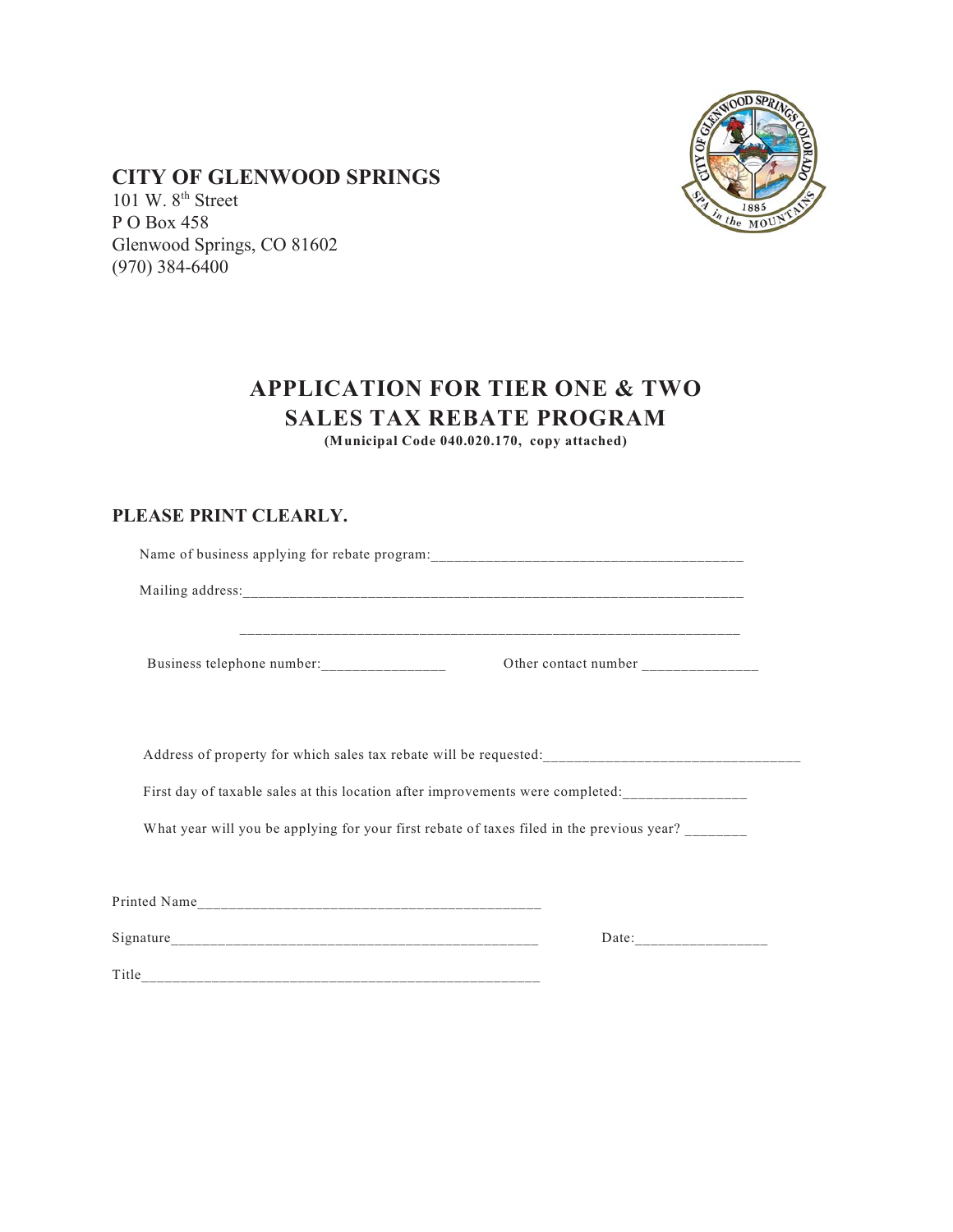|                                                            | <b>Sales Tax Rebate Worksheet</b>                                      |                                                                        |
|------------------------------------------------------------|------------------------------------------------------------------------|------------------------------------------------------------------------|
|                                                            |                                                                        |                                                                        |
|                                                            | Tier 1                                                                 | Tier 2                                                                 |
| Qualifications:                                            |                                                                        |                                                                        |
|                                                            |                                                                        |                                                                        |
| Businesses can apply for 5 consecutive years               | Yes                                                                    | Yes                                                                    |
| Amount available for rebate                                | Up to 20% of City-imposed sales tax<br>and fees from the previous year | Up to 80% of City-imposed sales tax<br>and fees from the previous year |
| Total rebates won't exceed cost of eligible fees           | Yes                                                                    | Yes                                                                    |
|                                                            |                                                                        |                                                                        |
|                                                            |                                                                        |                                                                        |
|                                                            |                                                                        |                                                                        |
| Fees being rebated:                                        |                                                                        |                                                                        |
|                                                            |                                                                        |                                                                        |
| Water & Sewer Improvement Fees                             | Yes                                                                    | Yes                                                                    |
| <b>Fire Impact Fees</b>                                    | Yes                                                                    | Yes                                                                    |
| <b>Electric Line Extension Fees</b>                        | Yes                                                                    | Yes                                                                    |
| <b>Building Fees</b>                                       | $\overline{a}$                                                         | Yes                                                                    |
| <b>City Public Improvement Fees</b>                        |                                                                        | Yes                                                                    |
| -50% of installation costs up to \$200,000                 |                                                                        |                                                                        |
|                                                            |                                                                        |                                                                        |
|                                                            |                                                                        |                                                                        |
|                                                            |                                                                        |                                                                        |
| <b>Requirements:</b>                                       |                                                                        |                                                                        |
|                                                            |                                                                        |                                                                        |
| Sales, Use & Accomodation Taxes paid on time               | Yes                                                                    | Yes                                                                    |
| Application not in violation of building permit            | Yes                                                                    | Yes                                                                    |
| Applicant not in default of any City agreement             | Yes                                                                    | Yes                                                                    |
| Applicant has paid all City-imposed fees                   | Yes                                                                    | Yes                                                                    |
| Applicant used local contractors as defined                | $\overline{a}$                                                         | Yes                                                                    |
| -at CO they provided spreadsheet to Bldg. Dept. showing    |                                                                        |                                                                        |
| all costs of the project                                   |                                                                        | Yes                                                                    |
| -provided spreadsheet showing amounts paid to local        |                                                                        |                                                                        |
| contractors & suppliers, or local contractors              | $\overline{a}$                                                         | Yes                                                                    |
|                                                            |                                                                        |                                                                        |
| <b>Determination of Rebate Amount:</b>                     |                                                                        |                                                                        |
|                                                            |                                                                        |                                                                        |
| Building Department will determine percentage of rebate    | $\sim$ $\sim$                                                          | Yes                                                                    |
| If used 25%-50% of total costs for local contractors       | $\hspace{0.05cm} -\hspace{0.05cm} -\hspace{0.05cm}$                    | Eligible for 40% rebate                                                |
| If used more than 50% of total costs for local contractors | $\overline{a}$                                                         | Eligible for 80% rebate                                                |
|                                                            |                                                                        |                                                                        |
| Application:                                               |                                                                        |                                                                        |
|                                                            |                                                                        |                                                                        |
| Applies to Finance Director                                | Yes                                                                    | Yes                                                                    |
| Application must be received before July 15 for rebate of  |                                                                        |                                                                        |
| previous year's taxes                                      | Yes                                                                    | Yes                                                                    |
| Acceptance dates                                           | After February 20, 2004                                                | May 22, 2009 - July 15, 2020                                           |
|                                                            |                                                                        |                                                                        |
| Notes:                                                     |                                                                        |                                                                        |

At the first year's application, the Finance Dept. will obtain the amounts eligible for rebate from each of the departments involved. After  $\vert$ receiving each year's application, a questionnaire will be sent to each department asking to verify that the applicant is not in violation of any agreements with the City. When the questionnaire is returned to the Finance Dept., they will determine the amount of rebate due for that year and issue the check.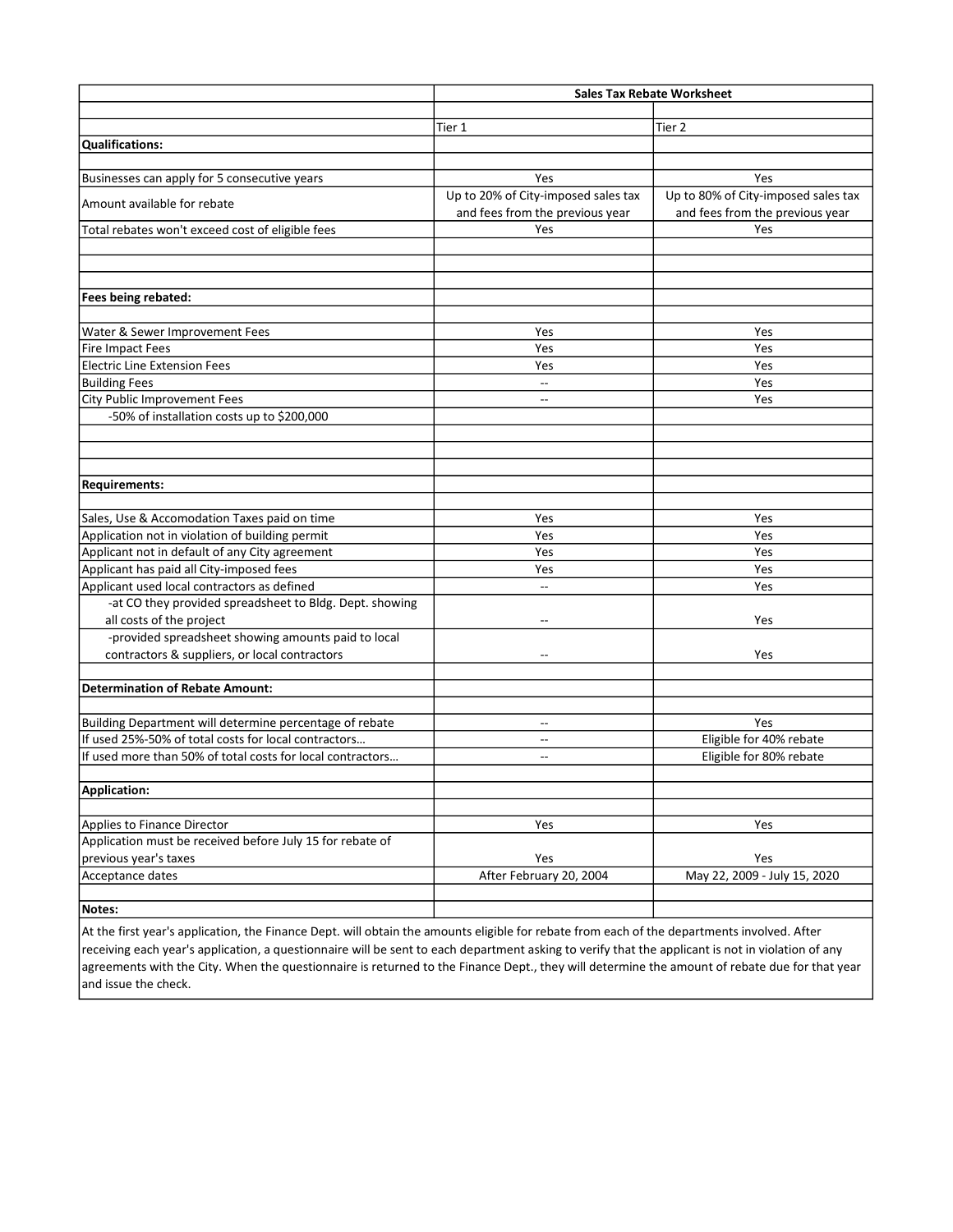040.020.170 - Economic incentives; sales tax rebate.

- (a) Qualified businesses may apply for a Tier one or Tier two City sales tax rebate for up to five (5) consecutive years provided that:
	- (1) The amount of the annual Tier one rebate shall not exceed twenty (20) percent of their annual City sales tax remittance in any one year; and
	- (2) The amount of the annual Tier two rebate shall not exceed eighty (80) percent of their annual City sales tax remittance in any one year, as further detailed in Subsection (c)(5) below; and
	- (3) The total amount of all rebates received shall not exceed the total amount of fees and costs identified in Paragraph (b) below.
- (b) The City sales tax rebate may be applied against the following City-imposed fees, costs and tax:
	- (1) Water and sewer system improvement fees may be available for Tier one and Tier two rebates.
	- (2) Fire and emergency services impact fees may be available for Tier one and Tier two rebates.
	- (3) Cost incurred pursuant to the City Electric Department's Line Extension Policy may be available for Tier one and Tier two rebates.
	- (4) Building fees may be available for Tier two rebates only.
	- (5) The costs of City required public improvements at fifty (50) percent of the installation costs to a maximum of two hundred thousand dollars (\$200,000.00) may be available for Tier two rebates only.
- (c) Qualifications for application.
	- (1) If applicable, the applicant has collected and remitted on time to the City all applicable sales, use or accommodation taxes; and
	- (2) The applicant is not currently in violation of any development permit or building permit conditions; and
	- (3) The applicant is not in default under any agreement with the City; and
	- (4) The applicant has paid all other applicable City-imposed fees including those for which the rebate is being applied; and
	- (5) Tier two applicants shall use either (a) local contractors and suppliers or (b) local businesses, as defined in Subsection (g), below, for construction of the project. At issuance of the certificate of occupancy, the applicant shall provide documentation of the amounts paid to local contractors and suppliers or local businesses as a percentage of the total costs of the project, excluding land. Projects using either (a) local contractors and suppliers or (b) local businesses for less than fifty (50) percent but more than twenty-five (25) percent of the total costs of the project, excluding land, will be eligible for a forty (40) percent Tier two rebate. Projects using either (a) local contractors and suppliers or (b) local businesses for fifty (50)